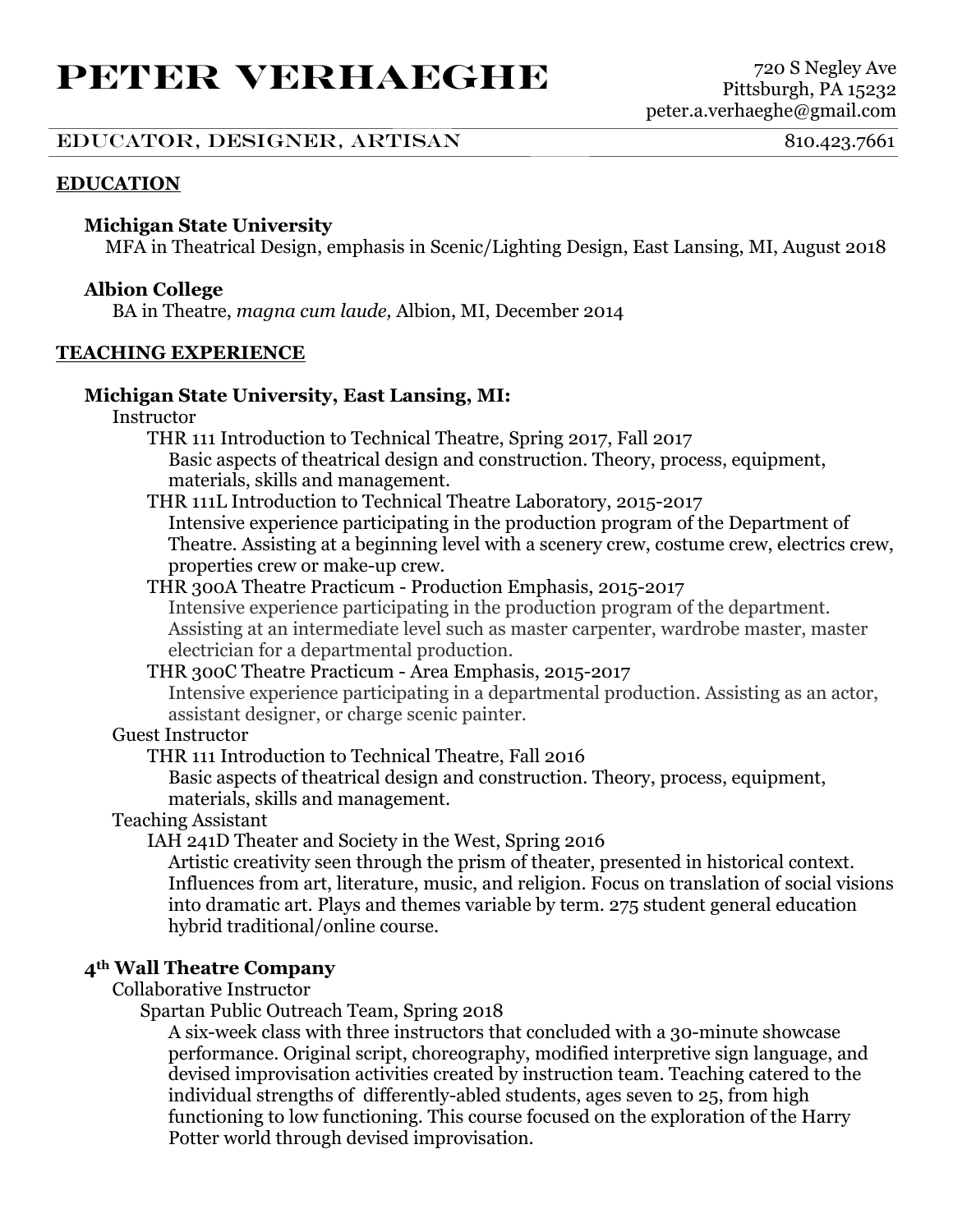Special Ministries of Livingston County, December 2017

A one-week, two meeting class, focusing on a Christmas theme, faith based curriculum with original choreography and interpretive sign language. Students ranged in age from teenagers to elderly with a full spectrum of abilities from high functioning to low functioning. The class concluded with a 30-minute showcase during an annual Christmas party.

Spartan Public Outreach Team, Fall 2017

A nine-week class with three instructors that concluded with a 45-minute multi-media showcase performance. Original script, choreography, interpretive sign language, and video projection created by instruction team. Teaching catered to the individual needs of differently-abled students, ages seven to 24, from high functioning to low functioning. This course focused on celebration of differences and determining unique abilities of students.

No More Sidelines, Spring 2017

A four-week class with three instructors that concluded with a 30-minute capstone talent show performance. Teaching catered to the individual needs of differently-abled students from high functioning to low functioning. This course focused on teamwork and collaboration as the most important teaching point to practice compromise, a concept that neurodivergent students commonly struggle with.

Guest Collaborative Instructor

Bronner Performing Arts Center and Frankenmuth School District A six-week class with two main instructors and one guest instructor that focused on helping students of various abilities, from high functioning to mid functioning, to develop social and performance skills. The class concluded in a showcase during a Halloween themed concert presented by the Frankenmuth School District. I taught two classes and the concluding showcase when main instructors were unavailable.

# **Albion College, Albion MI:**

Teaching Assistant

THEA 211 Introduction to Theatrical Technology and Design, Spring 2014 An introduction to the technical skills used in theatre (scenic construction and painting, costume construction, lighting and sound technology), and the basic principles of scenic, costume, lighting and sound design.

# **ARTISTIC ACHIEVEMENT**

#### **Scenic Design**

Camp Manitou, Oakland, ME:

*Holes*, directed by Jacob Bean-Watson *The Princess Bride*, directed by Jacob Bean-Watson *Bill and Ted's Excellent Adventure*, directed by Jacob Bean-Watson *Treasure Island*, directed by Jacob Bean-Watson

Michigan State University, East Lansing, MI:

Department of Theatre

*American Idiot*, directed by Brad Willcuts, April 2018 *Punk Rock*, directed by Rob Roznowski, October 2016 *Pride and Prejudice*, directed by Dan Smith, February 2016

# Summer Circle Theatre

*Significant Other*, directed by Tony Caselli, June 2018 *Bob: A Life in Five Acts*, directed by Matt Greenbaum, June 2017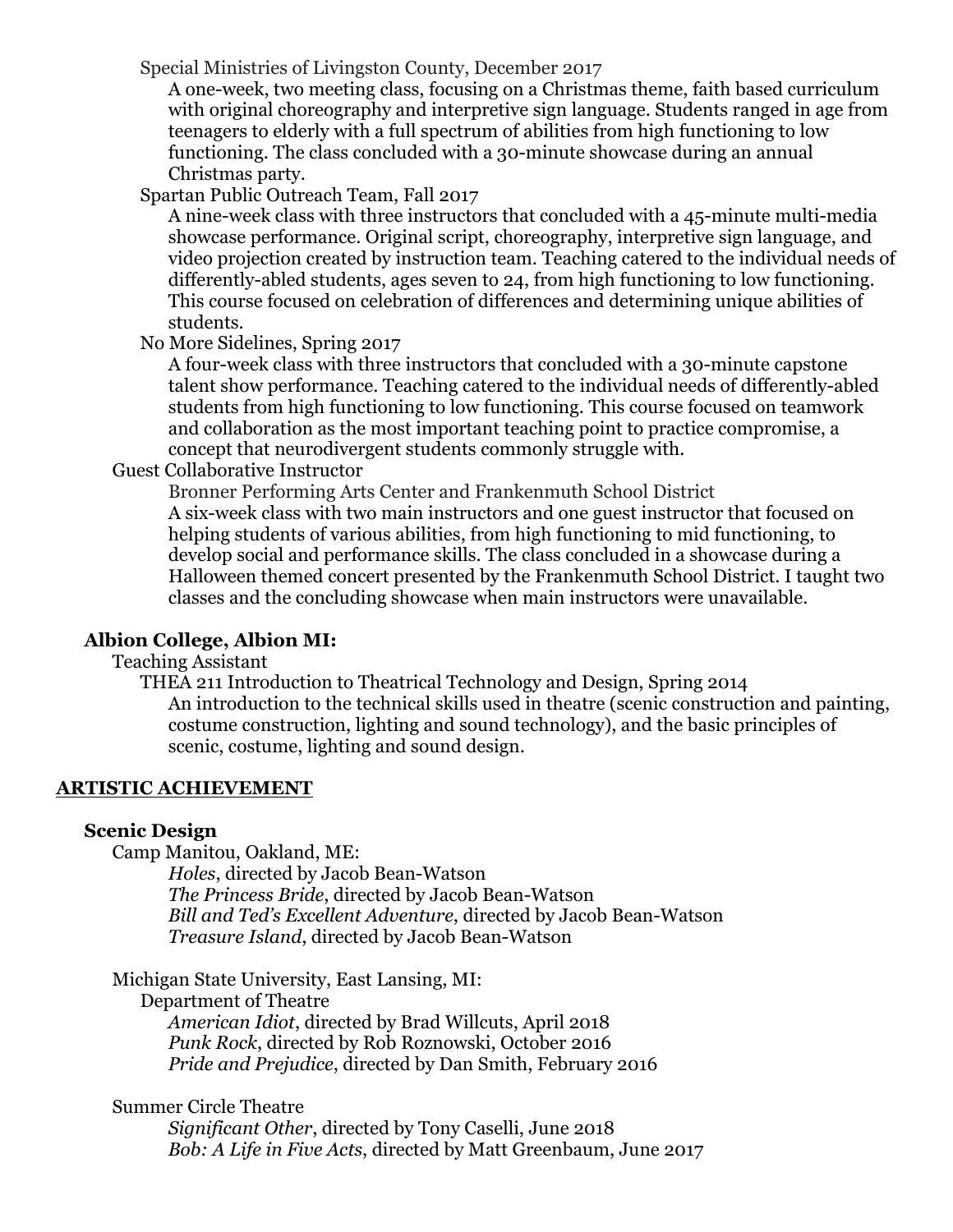Albion College, Albion, MI: Department of Theatre *Urinetown: The Musical,* directed by Robert Starko, October 2014

## **Lighting Design**

Dorseyville Middle School, Indiana Township, PA: *Once on This Island Jr.,* directed by Pamela Fiano, November 2019

South Park Theatre, South Park Township, PA:

*War of the Worlds, The Panic Broadcast*, directed by Jeanie Cygrymus, September 2019 *Mornings at Seven,* directed by Sunny Disney Fitchett, May 2019 *The Stranger*, directed by Vince Ventura, October 2018 *Now and Then*, directed by Allison M. Weakland, September 2018 *Funny Money*, directed by Rick Campbell, August 2018

Michigan State University, East Lansing, MI:

Department of Theatre

*The Misanthrope*, directed by Dan Smith, November 2017 *Blood at the Root*, directed by Steve Broadnax, February 2017 *Venus in Fur*, directed by Rob Roznowski, December 2016

## Albion College, Albion, MI:

Department of Theatre

*Urinetown: The Musical*, directed by Robert Starko, October 2014 *The Mistress at the Inn*, directed by Callie Bussell, February 2014 *Miami*, directed by Meghan Bortle, February 2014 *Everynote*, directed by Megan Slocum, February 2014 *The Phoenix Lottery*, directed by Mark Hoffland, October 2013

Peppermint Creek Theatre Company, Lansing, MI: *Clybourne Park*, directed by Blake Bowen, May 2014

#### **Properties Master/Design**

South Park Theatre, South Park Township, PA: *Catch Me If You Can*, directed by Sandy Boggs, August 2018

Michigan State University, East Lansing, MI:

Department of Theatre

*Stay with Me: Theatre2Film*, directed by John Lepard, February 2017 *Xtigone*, directed by Dr. Shondrika Moss-Bouldin, April 2016 *Stage Door*, directed by Rob Roznowski, November 2015

The Ohio Light Opera, Wooster, OH:

*Kiss Me Kate*, directed by Stephen Carr, 2016 *Annie Get Your Gun*, directed by Jacob Allen, 2016 *The Mikado*, directed by Ted Christopher, 2016 *Have a Heart*, directed by Steven Daigle, 2016 *La Vie Parisienne*, directed by Julie Wright-Costa, 2016 *The Dancing Years*, directed by Steven Daigle, 2016 *The Little Dutch Girl*, directed by Steven Daigle, 2016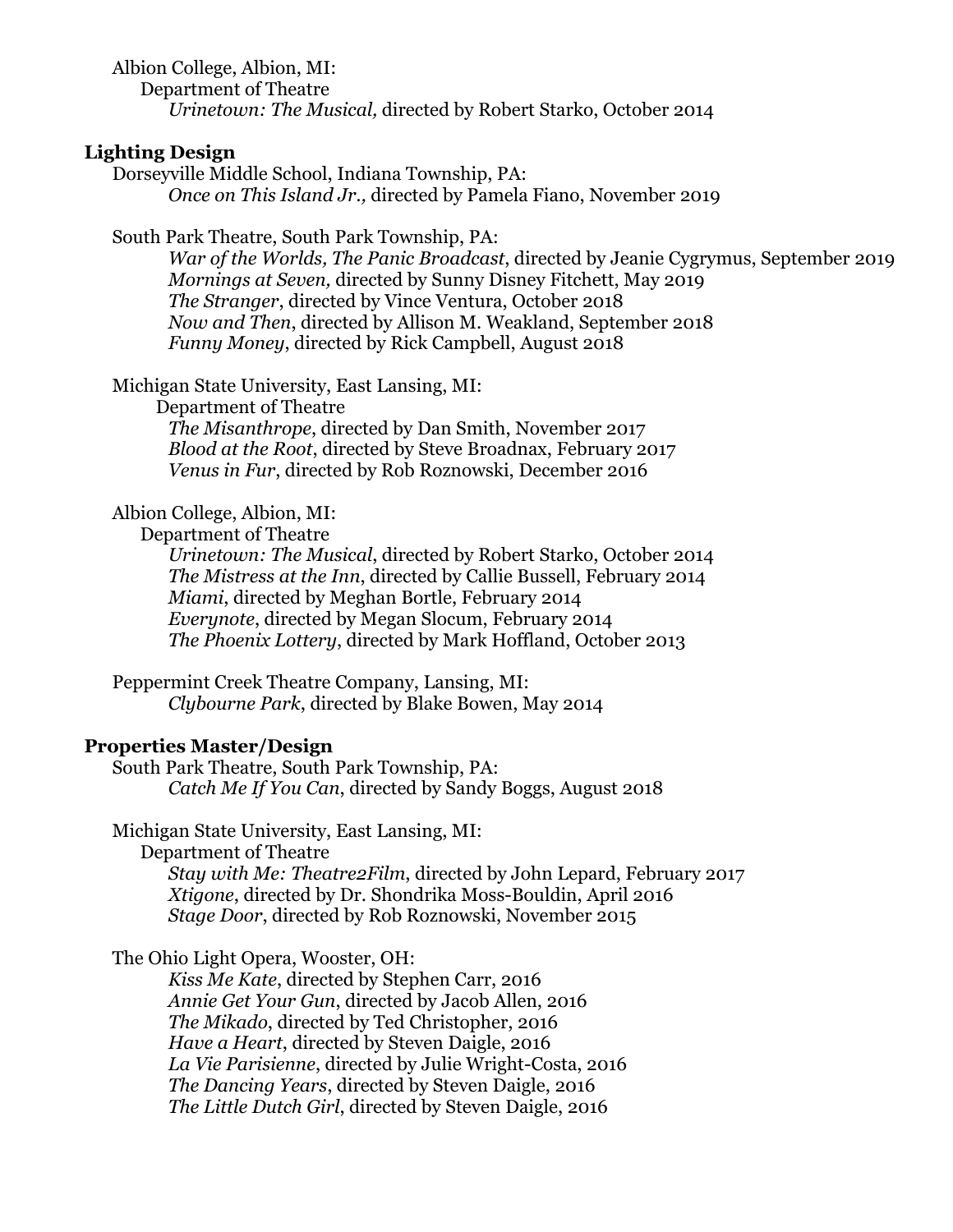The Black Hills Playhouse, Custer State Park, SD:

*Moonlight and Magnolias*, directed by Charlie Leader, 2015 *Shrek the Musical*, directed by Emily Cherry, 2015 *She Loves Me*, directed by Jennie May Donnell, 2015 *To Kill a Mockingbird*, directed by Matthew Nesmith, 2015

Albion College, Albion, MI:

Department of Theatre *Time and the Conways*, directed by Robert Starko, April 2014

## **Sound Design**

Dorseyville Middle School, Indiana Township, PA: *Once on This Island Jr.,* directed by Pamela Fiano, November 2019

Peppermint Creek Theatre Company, Lansing, MI: *Clybourne Park*, directed by Blake Bowen, May 2014

## **Assistant Scenic Design**

Western Pennsylvania School for Blind Children, Pittsburgh, PA: *A Holiday Dance Revolution*, directed/designed by Roger Thomas, December 2018 *The Christmas Senses*, directed/designed by Roger Thomas, December 2019

Albion College, Albion, MI:

Department of Theatre *The Way of the World*, designed by Amber Marisa Cook, April 2013 *Hedda Gabler*, directed by Kamara Miller, November 2012

# **Assistant Costume Design**

Peppermint Creek Theatre Company, Lansing, MI: *Big Love*, designed by Amber Marisa Cook, February 2014

# **Properties Artisan**

The Ohio Light Opera, Wooster, OH:

*My Fair Lady*, directed by Jacob Allen, 2014 *Call Me Madam*, directed by Steven Daigle, 2014 *Die Fledermaus*, directed by Ted Christopher, 2014 *The Pirates of Penzance*, directed by Steven Daigle, 2014 *Oh Lady! Lady!!*, directed by Steven Daigle, 2014 *Dream City and the Magic Knight*, directed by Steven Daigle, 2014 *The Little King*, directed by Steven Daigle, 2014 *The King and I*, directed by Jacob Allen, 2013 *Silk Stockings*, directed by Steven Daigle, 2013 *H.M.S. Pinafore*, directed by Julie Wright-Costa, 2013 *The Gypsy Baron*, directed by Steven Daigle, 2013 *Lady be Good*, directed by Ted Christopher, 2013 *The Gondoliers*, directed by Julie Wright-Costa, 2013 *The Grand Duchess of Gerolstein*, directed by Steven Daigle, 2013

# **Scenic Paint Charge**

Michigan State University, East Lansing, MI: Department of Theatre *Urinetown: The Musical,* directed by Brad Willcuts, April 2017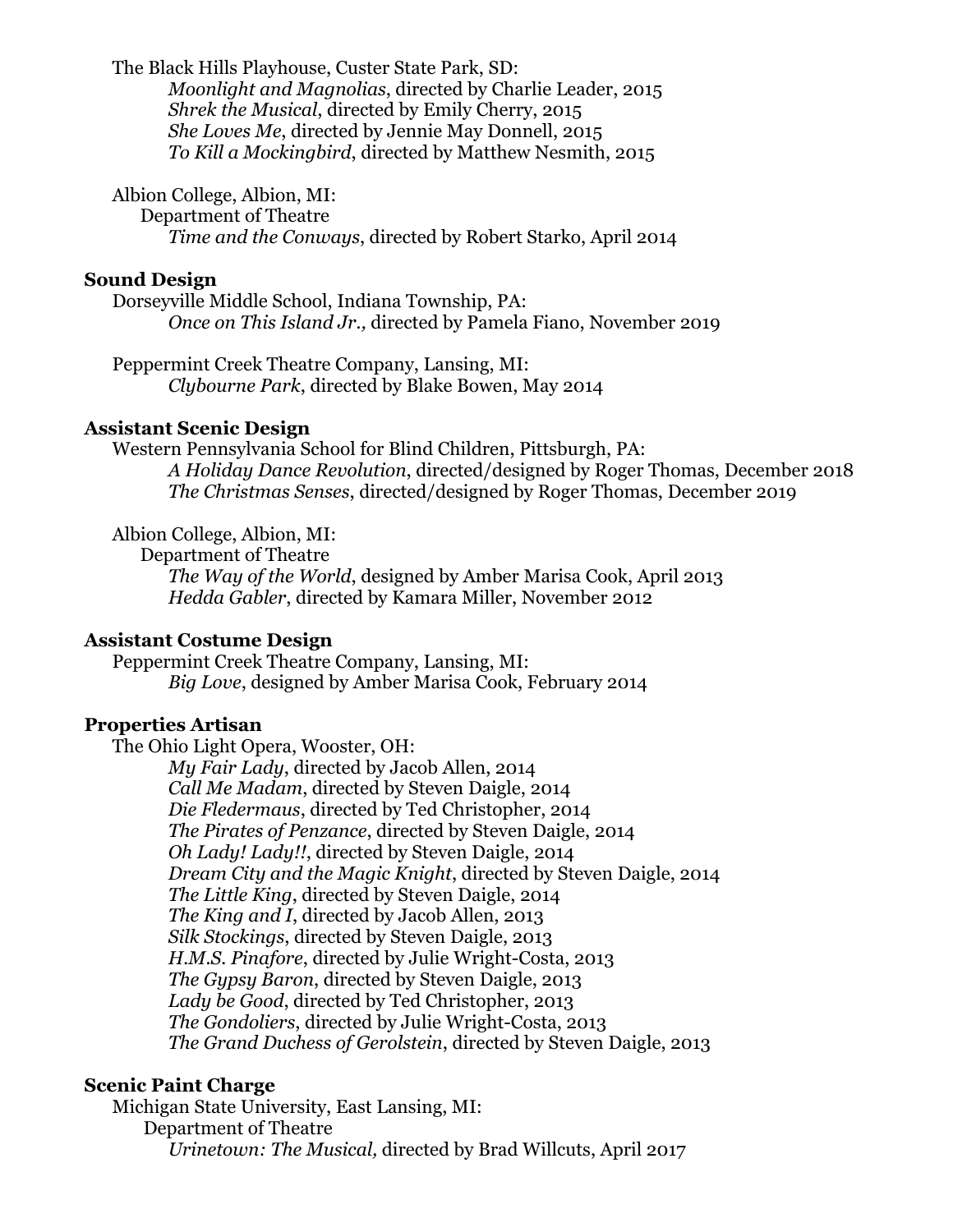# **Master Electrician**

Michigan State University, East Lansing, MI: Department of Theatre *The Great Gatsby*, directed by Deric McNish, October 2017

# **Carpenter**

Michigan State University, East Lansing, MI:

Department of Theatre

*Dog Act*, directed by Christina Traister, March 2018 *Thus With a Kiss I Die*, directed by Rob Roznowski, February 2018 *Urinetown: The Musical*, directed by Brad Willcuts, April 2017 *The Tempest*, directed by Deric McNish, November 2016 *Grease*, directed by Brad Willcuts, April 2016 *And Away We Go*, directed by Ann Folino White, January 2016 *The December Project*, directed by Kellyn Uhl, December 2015 *The Monkey King*, directed by Deric McNish, December 2015 *Baltimore*, directed by Joni Starr, October 2015

# Albion College, Albion, MI:

Department of Theatre

*Thread of the Warp*, directed by Mark Hoffland, November 2014 *The Merry Wives of Windsor*, directed by Robert Starko, November 2013 *The Game*, directed by Corey Brittain, March 2013 *Student Directed Workshops 2013*, coordinated by Mark Hoffland, March 2013 *The Fox on the Fairway*, directed by Mark Hoffland, February 2013 *The 25th Annual Putnam County Spelling Bee*, directed by Robert Starko, October 2012 *The Maids*, directed by Jordan Burgess, April 2012 *Dutchman*, directed by Kamara Miller, April 2012 *The Woman Taken in Adultery*, directed by Emily Thompson, March 2012 *Earl the Vampire*, directed by Robert Starko, February 2012 *Antigone*, directed by Mark Hoffland, November 2011 *As You Like It*, directed by Robert Starko, October 2011

# **UNIVERSITY SERVICE**

# **Michigan State University, East Lansing, MI:**

Department of Theatre Graduate Affairs Committee, 2016-2018 4th Wall Kids; Spartan Public Outreach Team, 2015-2017

Volunteer Participant/Resident Technician

*Friends: Leaning on Each Other*, directed by Katie Mann and Ryan Duda, March 2017 *Tales from Around the World: A 4th Wall Movie*, directed by Katie Mann, Ryan Duda, and Aral Basil Gribble II, November 2016

*Selections from Comedy*, directed by Katie Mann and Gabby Gauruder, April 2016 *Selections from Disney*, directed by Katie Mann and Gabby Gauruder, November 2015

# **PROFESSIONAL PRESENTATIONS**

# **United States Institute for Theatre Technology**

USITT Education Commission Session, St. Louis, Missouri, March 2017 Violet Jones, Richard Arnold, Peter Verhaeghe *Oh, the Places You'll Go: Life After Undergrad*